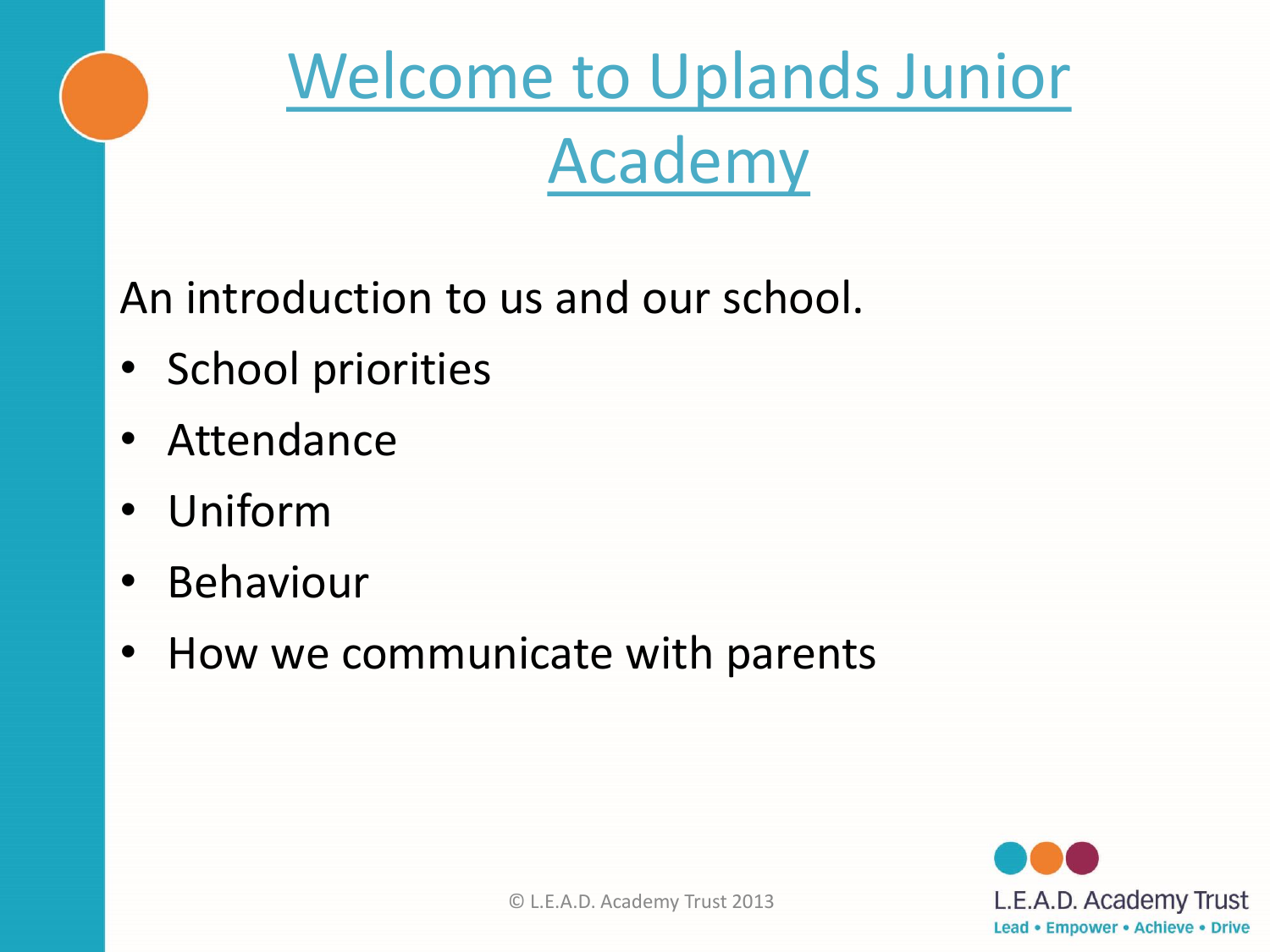

Mrs Gatherum – Designated Safeguarding Lead Mrs Carlisle -Deputy Safeguarding Lead Miss Southwell – Deputy Safeguarding Lead Mrs Raybould -Deputy Safeguarding Lead Mrs Patel – Learning Mentor

Policies – anti bullying, behaviour , safeguarding



© L.E.A.D. Academy Trust 2013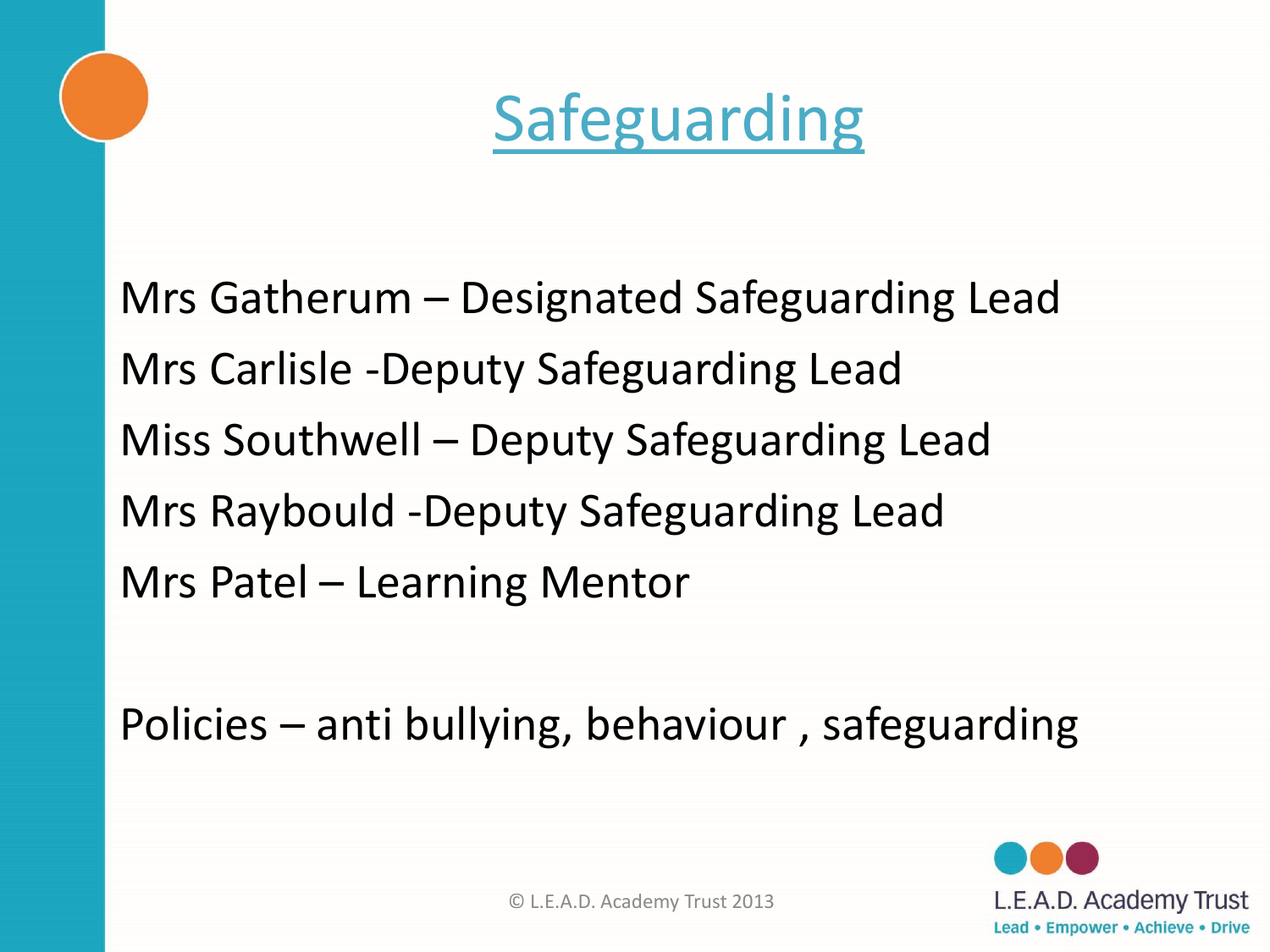# Y3 – Miss Ayres (Y3 lead and writing lead)

- Y3 curriculum overview LTP
- Transition day for the year 2 children: Tuesday June 28th.
- Communication and seamless handover from the Y2 team - this year there are additional transitional tasks.
- Uniform to be labelled with the children's name and class.
- Twitter
- Phonic revision lessons and intervention groups
- What you can do to give your child a flying start into Y3

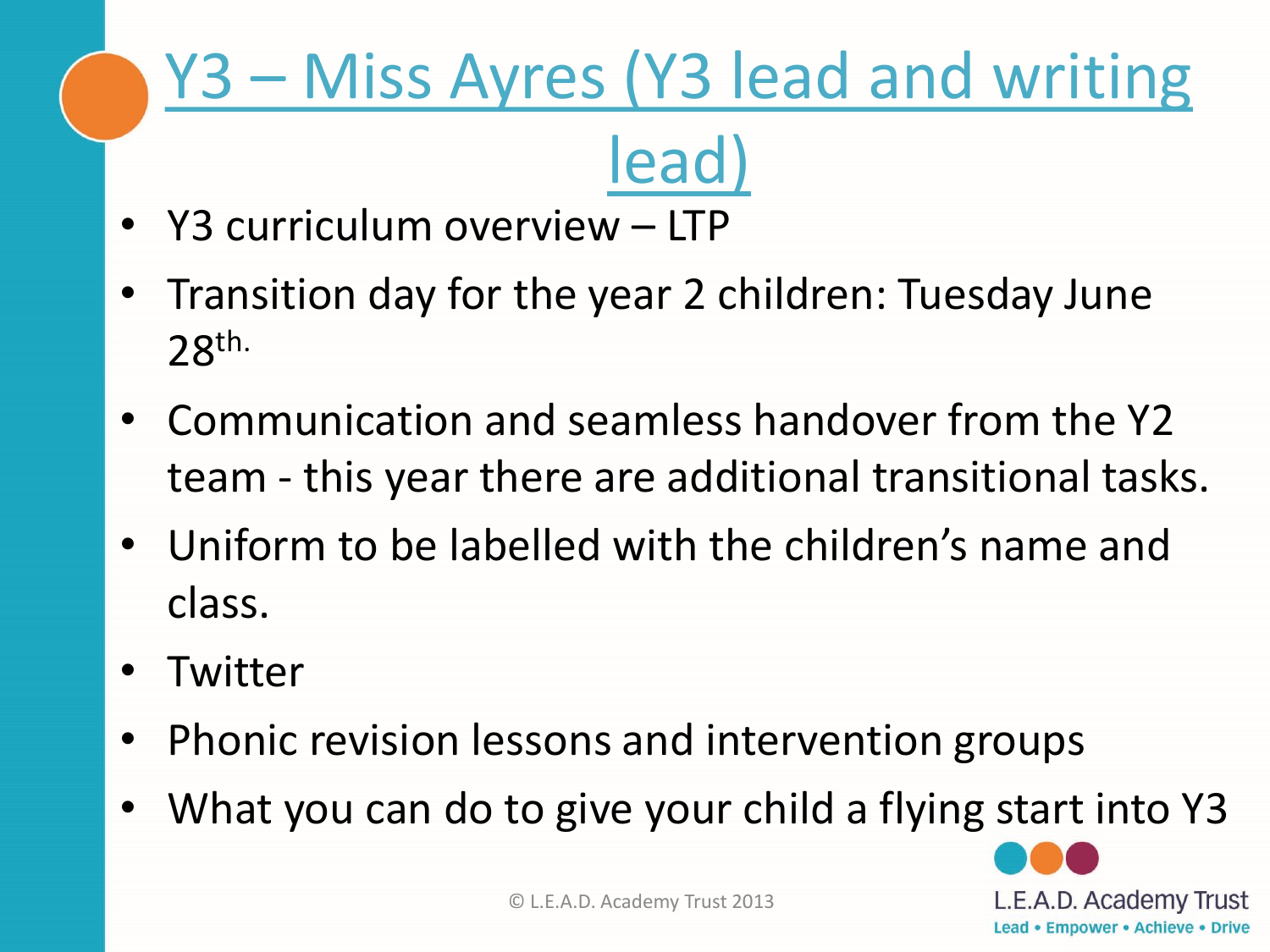# Writing and Spelling

- We use a novel-based approach so each year group studies 3 books a year to inspire their writing in their English lessons.
- The children will learn about many text types (explanation text, recount, instructions etc.) and every 2 weeks they will write one of these texts types using the book/topic as inspiration. Where possible, we will write to people/organisations. (Twitter too)
- We use Alan Peat's Exciting Sentences approach to introduce the children to various and exciting sentence structures.
- 'No Nonsense spelling' is the scheme being used next academic year. It teaches spelling rules and patterns in a visual and cohesive way. Spelling Shed (online platform) will still be used so children can play games to learn their spellings set that week. The more the children play on Spelling Shed, the more money they can earn in our celebration assemblies. There is now an area to play grammar games too. © L.E.A.D. Academy Trust 2013 L.E.A.D. Academy Trust

Lead • Empower • Achieve • Drive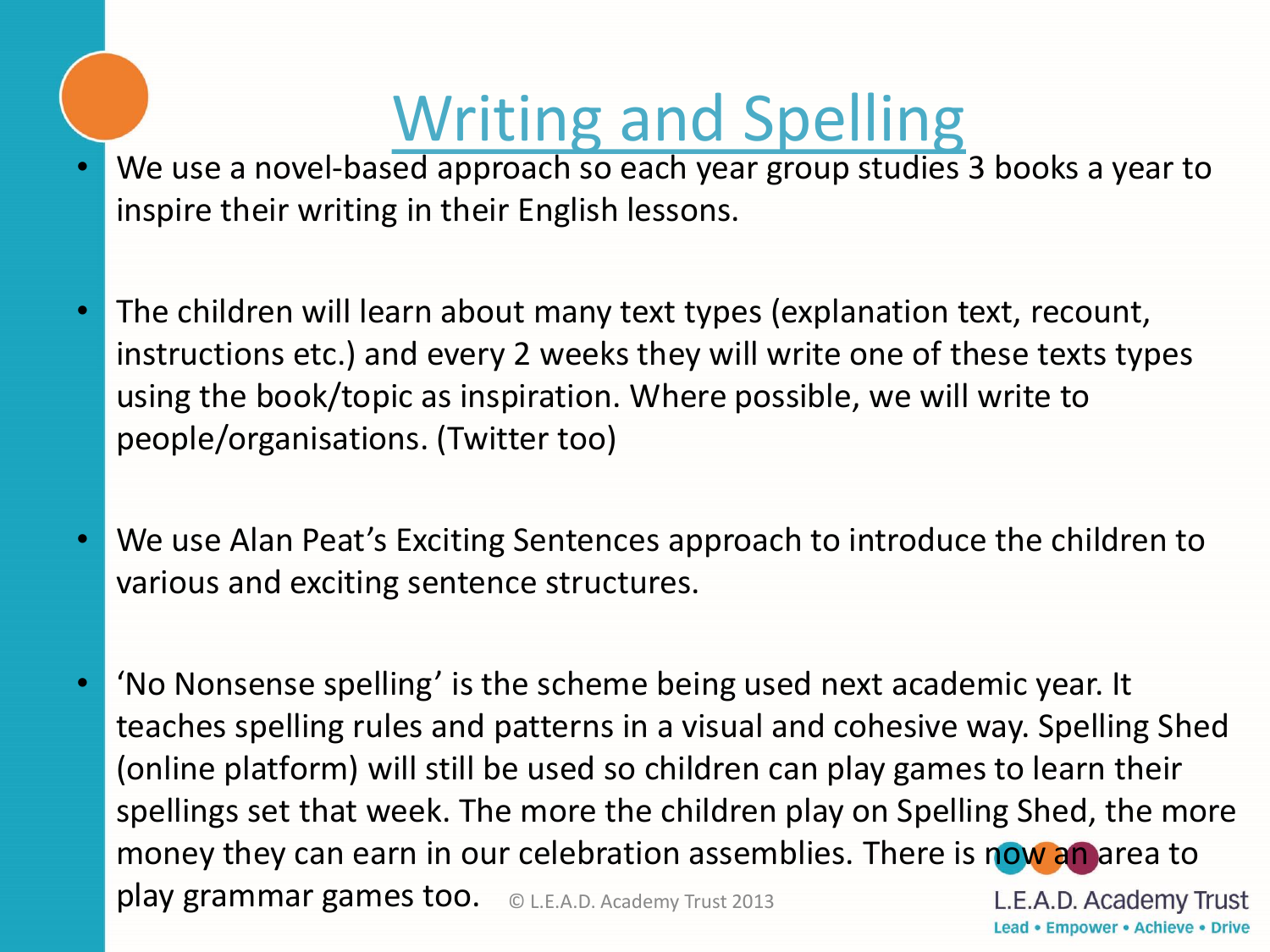### GRAMMAR

Our grammar lessons are either taught as a stand alone lesson, or taught within the English writing lessons. All books read in English are annotated for grammar application and are then practiced by the children. We subscribe to Grammarsaurs and Spelling Shed where there is a wealth of games and activities to support learning.

#### • **During the writing sequence, children will:**

- 1. be given a hook for writing,
- 2. discuss PURPOSE and AUDIENCE
- 3. look at WAGOLLs of the writing text type (What A Good One Looks Like) and practice grammar skills to apply to writing
- 4. contribute to shared write examples with the teacher
- 5. plan their writing,
- 6. complete their independent write using word banks etc.
- © L.E.A.D. Academy Trust 2013 7. edit and proofread independently or with a peer.

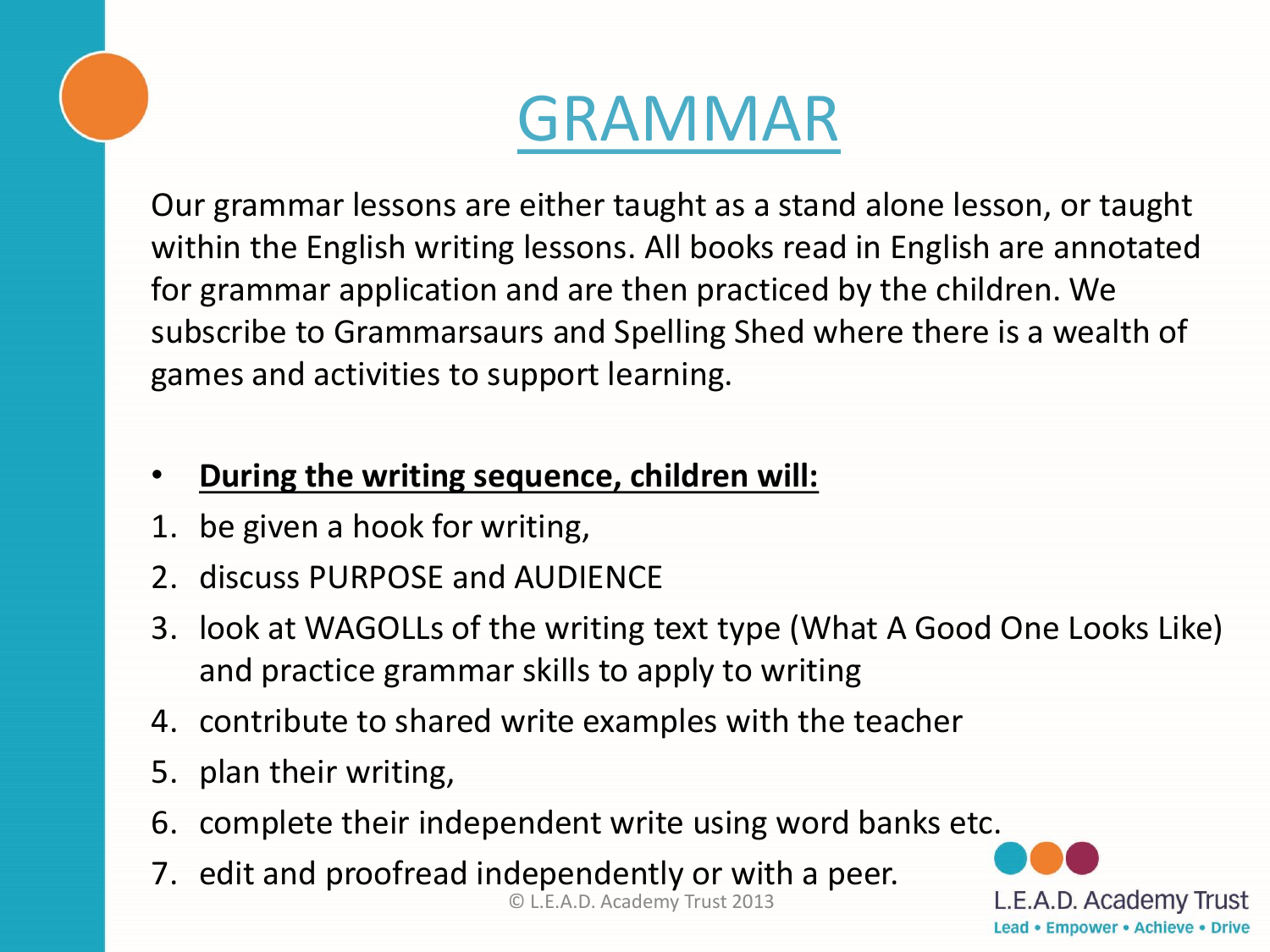# Maths – Mrs Raybould, maths lead

- Power Maths is a comprehensive, carefully crafted scheme of work that provides a consistent learning platform for all of our children in all year groups (same as Infant school).
- Includes 'real life maths' in every lesson to help the children establish links.
- A cycle of teaching that encourages our pupils to become confident and fluent in all areas  $-$  using diagrams and jottings to reinforce what they know.





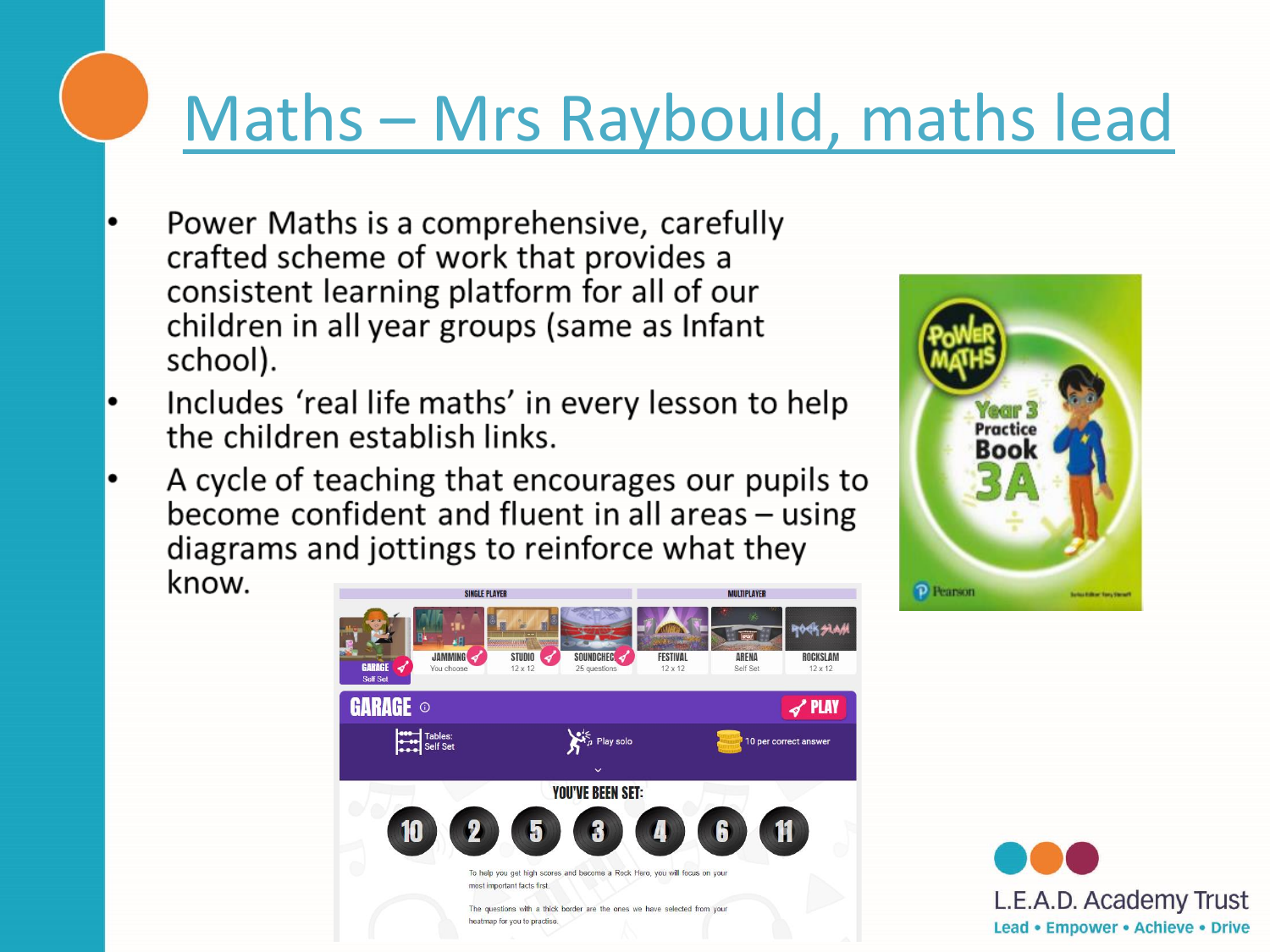- Your child has access to Times Table Rockstar (TTRS) – online learning platform to assist pupils to learn their times tables. This underpins their mathematical learning.
- During the holidays talk to your child about maths around the house, when you are shopping, signs around the community.
- Encourage them to write and practise their times tables.



 $\overline{10}$ 

Lead • Empower • Achieve • Drive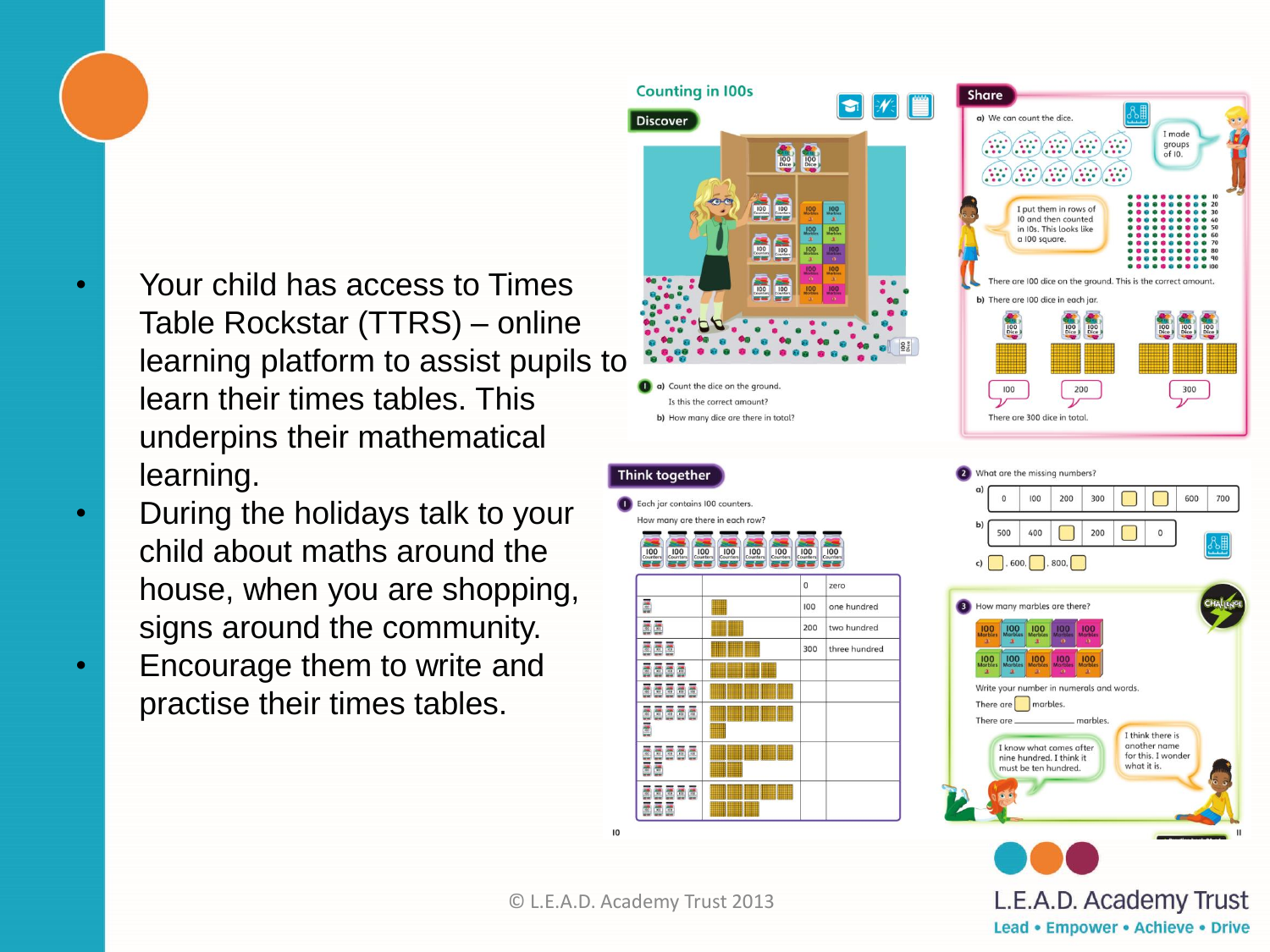#### Uplands Junior L.E.A.D. Academy Lead · Empower · Achieve · Drive



Reading at Uplands Junior L.E.A.D Academy

by Mr Deacon



© L.E.A.D. Academy Trust 2013 © L.E.A.D. Academy Trust 2013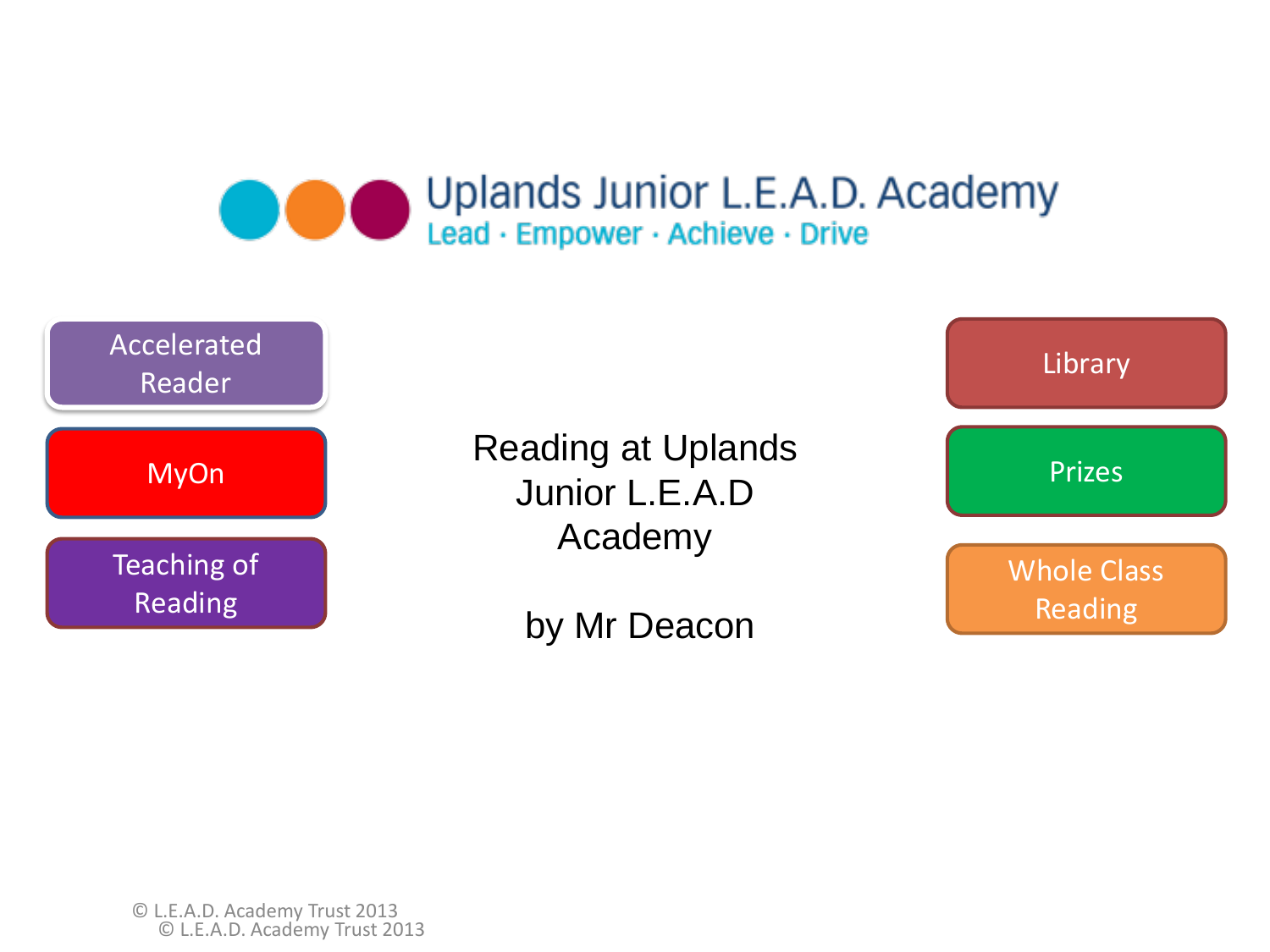# What we do to support your child in school:

- KTC phonics currently for all children who have not yet passed their phonics screening
- 1:1 daily reading for some children
- All children will read independently
- Class novel based curriculum and teacher led reading
- Reading Rocketeers for interventions
- Language for thinking for those who struggle with language
- Flash Academy for those new to English
- A library filled with 1000s of age appropriate and modern books.

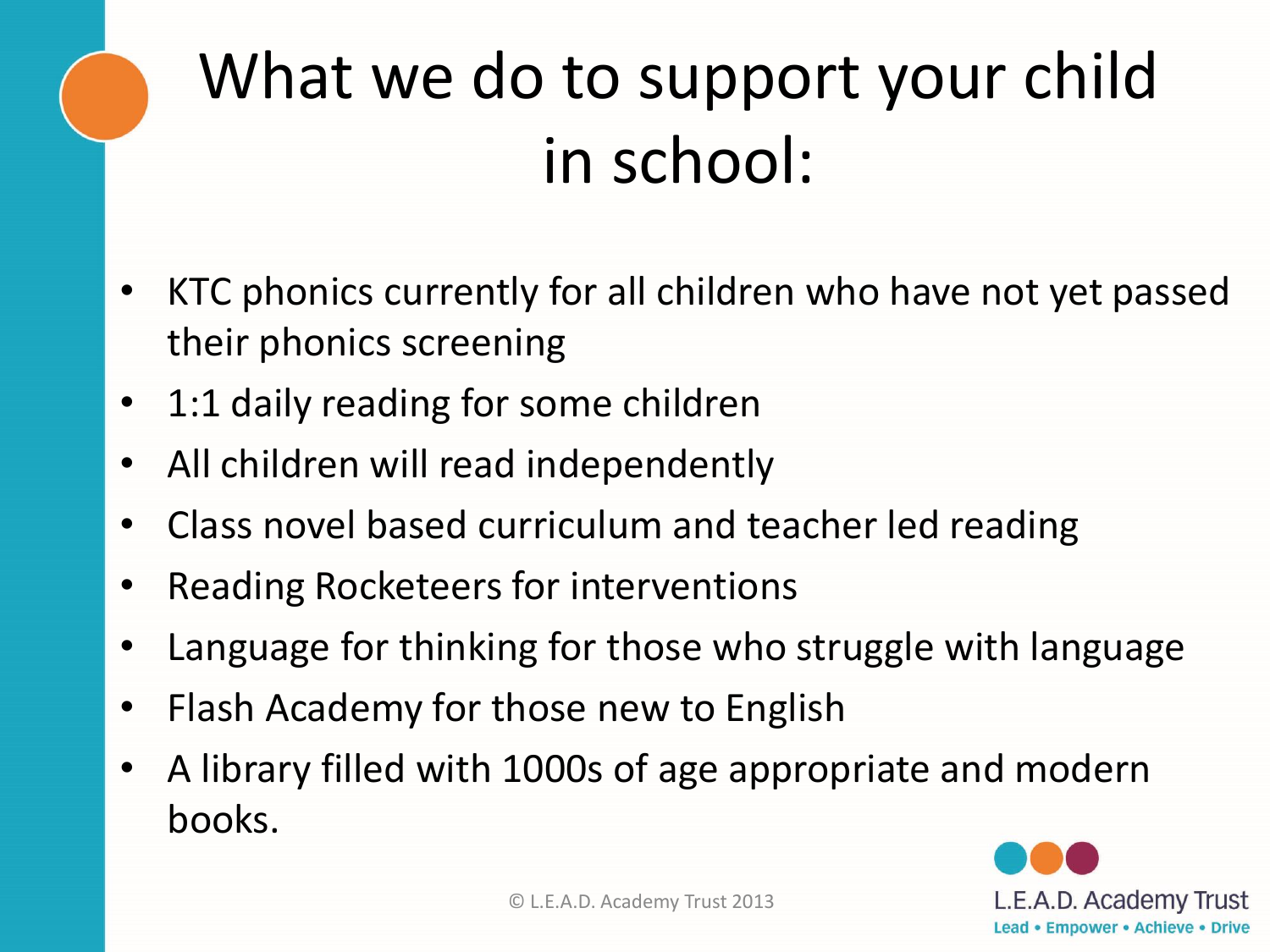# The power of reading for academic achievement

Based on reading skills data for 712 pupils aged 11 to 14, young people who read daily in their free time are twice as likely to read above the level expected for their age than children who don't read daily (37.6% vs 14.2%) (National Literacy Trust)

- Results from the world's largest annual study of student reading habits [found that students who started the year](https://www.renaissance.com/wkar-report/?utm_source=school-leaders-now&utm_medium=featured-article&utm_campaign=guide-to-reading-growth) as struggling readers but ended the year at or above benchmark each day read just **six more minutes** than struggling readers who did not meet benchmark.
- An analysis of more than 9.9 million students found that only those students who read **[15 minutes or more](https://www.renaissance.com/2018/01/23/blog-magic-15-minutes-reading-practice-reading-growth/?utm_source=school-leaders-now&utm_medium=featured-article&utm_campaign=guide-to-reading-growth) per day made accelerated reading gains**.
- Some researchers estimate that children learn 1 new word for L.E.A.D. Academy Trust every  $1,000$  words read.D. Academy Trust 2013 Lead • Empower • Achieve • Drive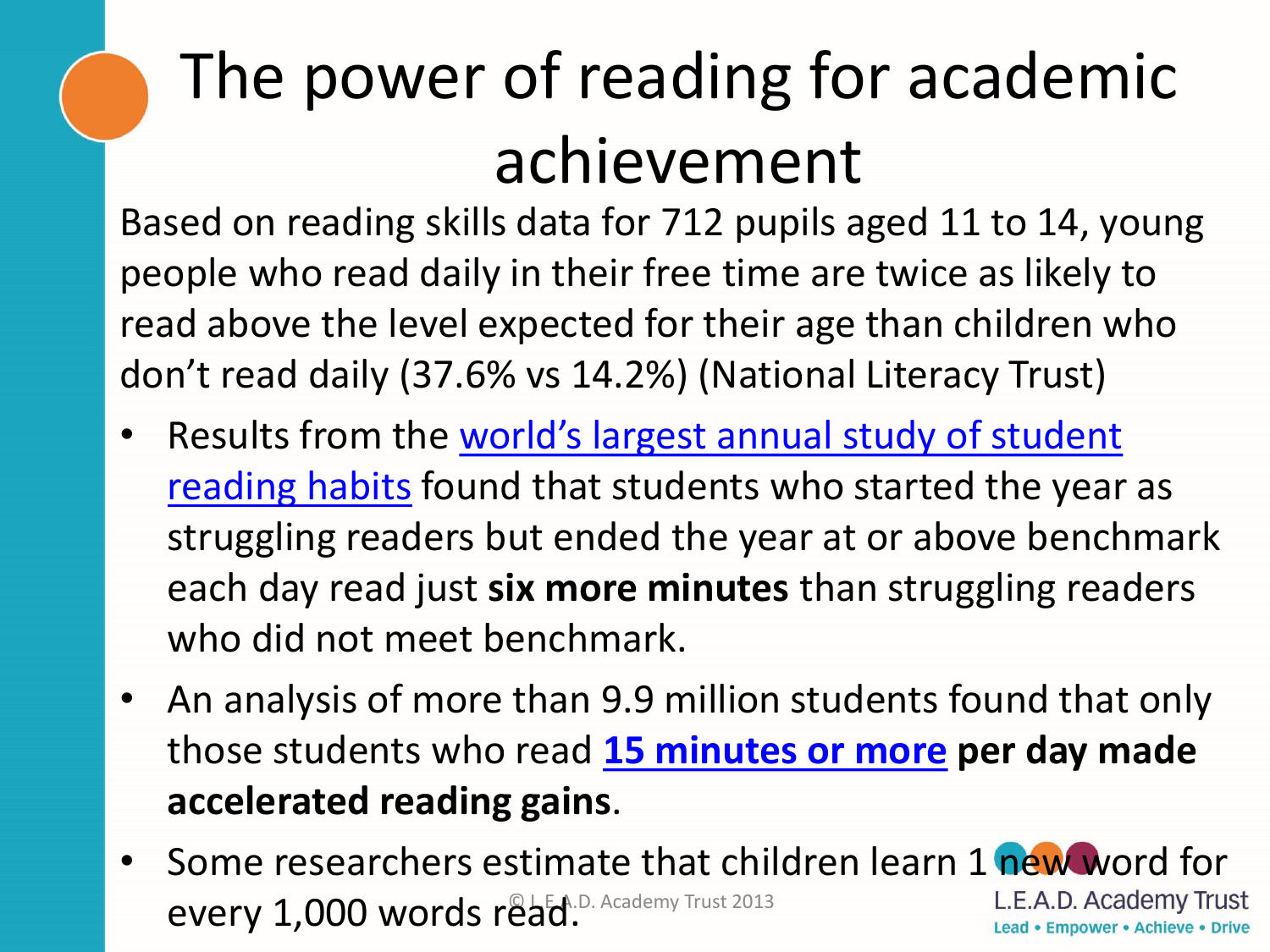# Accelerated Reader

- All year groups to follow AR
- Use of iPads and tablets in each classroom to complete quizzes on a daily basis.
- Each teacher will monitor quizzes and scores, if they are consistently scoring high then look to move up ZPD and equally the other way.
- Word count is kept as a competition and we give book prizes to children each term.



- Full access on any mobile or computer device
- Over a 1000 books to choose from online.
- They can choose to read alone or have the computer read it.
- After every book, children can take a quiz.
- Some books will be directed to the children as they are at their age relation.

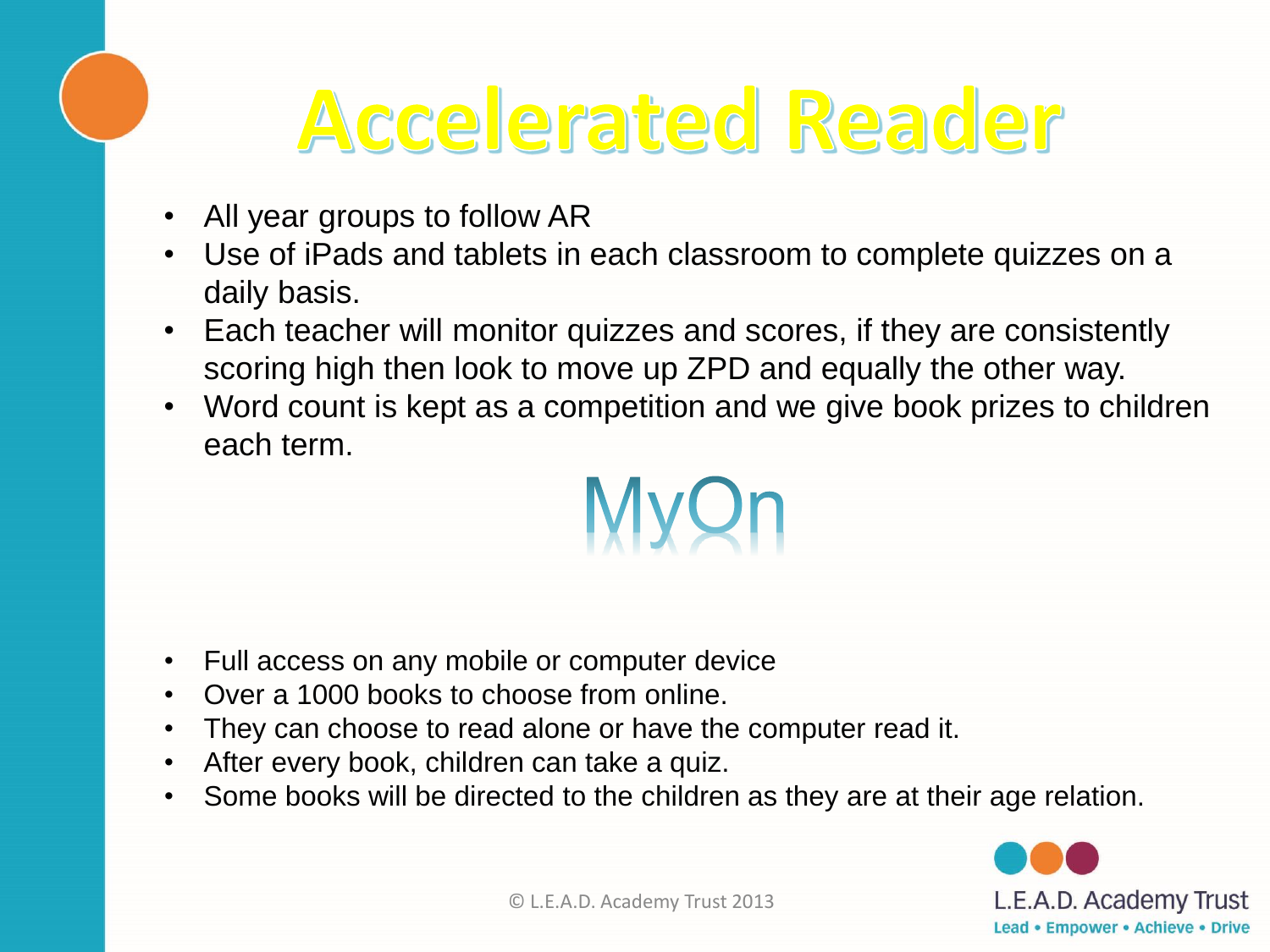# **Guided Reading**

| Layer 1                                        | Layer 2                                                              | Layer 3                                         | Layer 4                                                 | Layer 5                  |
|------------------------------------------------|----------------------------------------------------------------------|-------------------------------------------------|---------------------------------------------------------|--------------------------|
| Orientation                                    | Vocabulary                                                           | <b>HORS</b>                                     | Warm application                                        | Cold application         |
| Predict = Title<br>(Read the book)<br>5minutes | Re orientation task                                                  | Recap key vocabulary                            | Model and mirror                                        | Independent skills check |
| Skill focus:                                   | Skill focus:                                                         | Skill focus:                                    | Question types                                          | Focus 1                  |
| Retrieval of specific information              | Word knowledge (Breadth)<br>Word choice (depth) - text and<br>reader | Deduction reasoning and<br>inference            | <b>Question formats</b><br>Academic language<br>PEE/APE |                          |
| Create your own questions around               | Answer questions created                                             | Return and reflect up the                       |                                                         | Focus <sub>2</sub>       |
| text                                           | yesterday.                                                           | evaluative q on Mon.<br>Modify and compare with |                                                         |                          |
|                                                | Model thinking process                                               | model answer.                                   |                                                         | Formative assessment     |
| Answer an Evaluate/summative<br>question       |                                                                      |                                                 | Peer marked                                             | Teacher marked           |
| <b>Explicit teaching and Learning</b>          |                                                                      |                                                 | Embed = Apply                                           |                          |
| (How to use techniques)                        |                                                                      |                                                 |                                                         |                          |



© L.E.A.D. Academy Trust 2013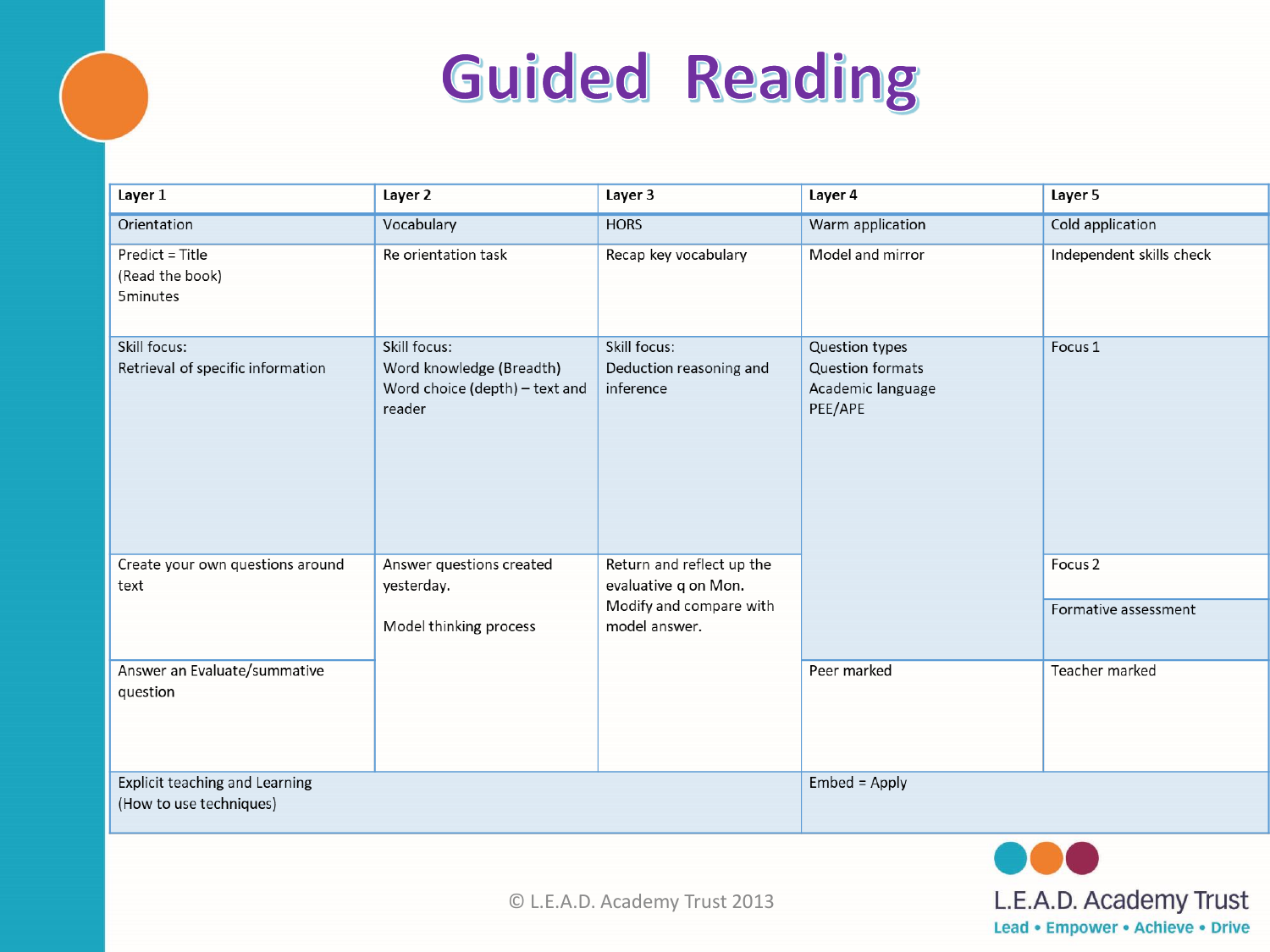### **Guided Reading:**

- **Delivery**
- $\cdot$  -25 30 mins daily.
- -Whole class session all children in class at all times.
- - Monday, Tuesday and Wednesday very much verbal and annotating on the text. Discussion and debate.
- -Thursday and Friday is written response with questions on the board and answers written directly in the books.

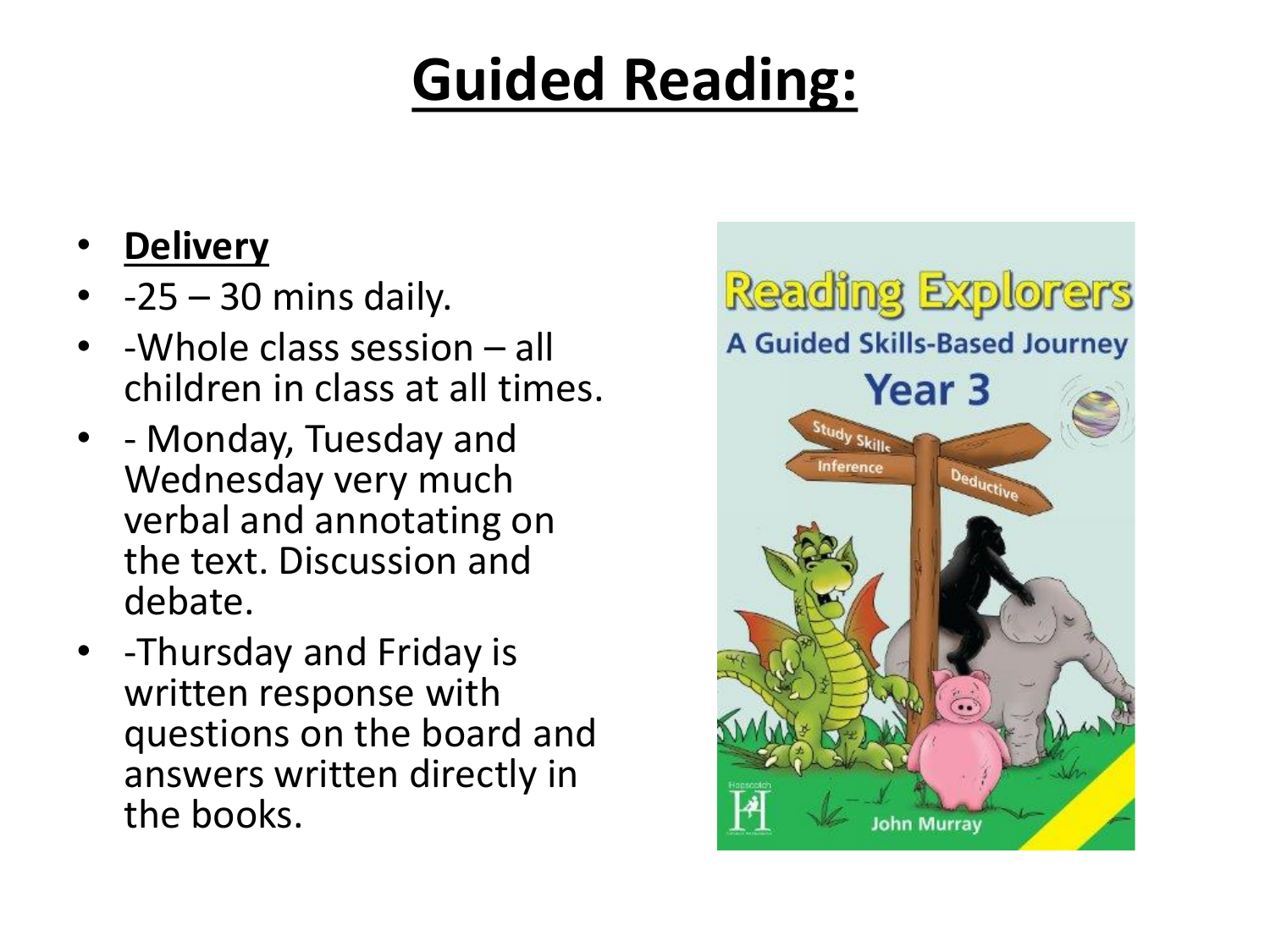# Reading continued

- Children will be given 15 20mins of independent reading (inclusive of exchanging books &/or quizzing).
- Teachers may recommend books for children to read. Share through news bulletin and display a book of the month and what we are reading at the moment.
- 100 books all children in year 3,4,5 and 6 to be shared with the children.

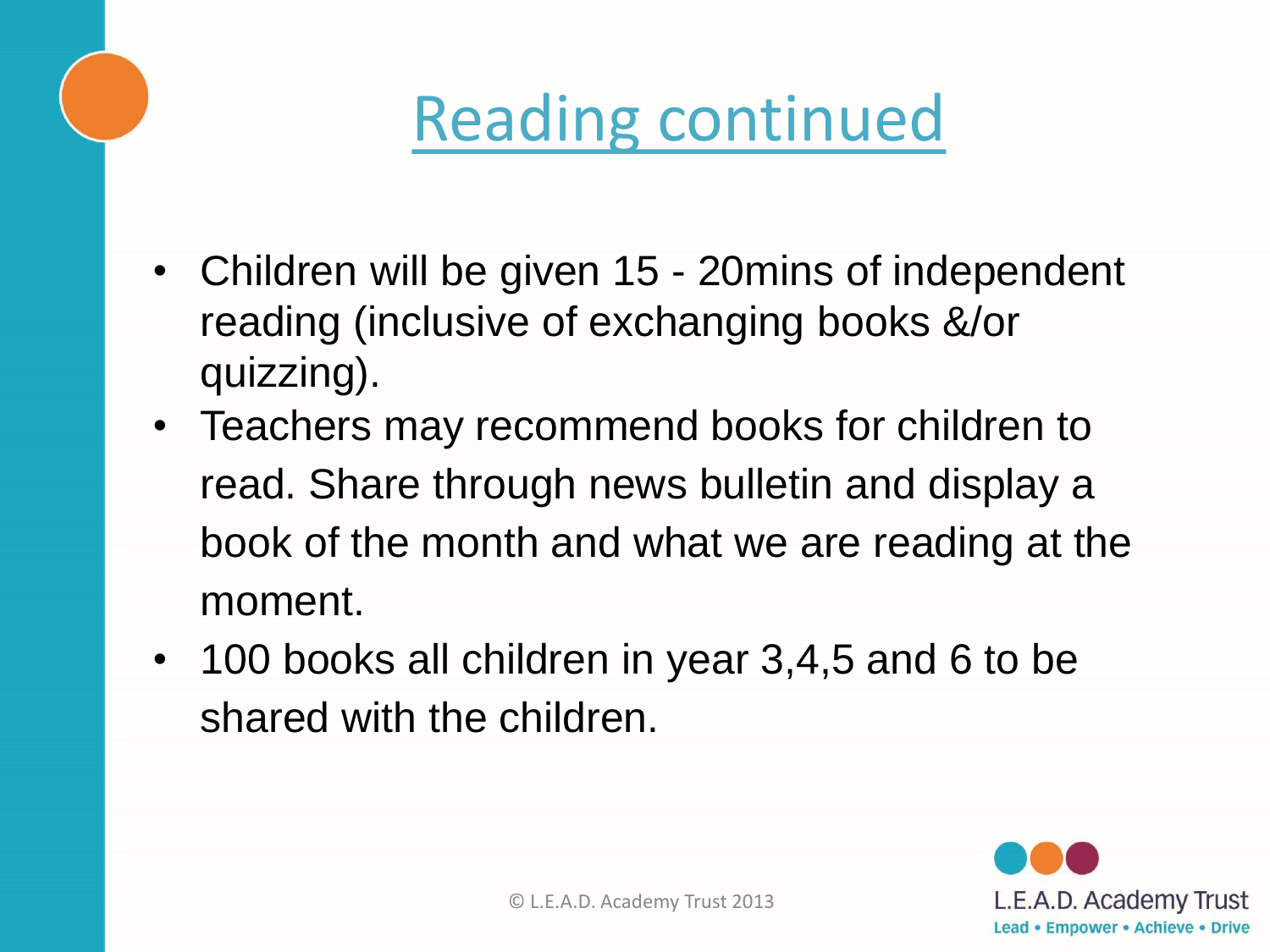# Miss Southwell - SENCO

- Here to support your child should they have any barriers to their learning or Special Educational Needs or Disabilities.
- Myself and Mrs Patel (our learning mentor) are your points of contact.
- My role: Support, Monitor, Raise Profile and Celebrate. Overview across the school for your child.
- If you have concerns about your child's rate of progress or wellbeing?
- Early monitoring process
- Graduated response Assess, Plan, Do, Review
- Learning plans Provision Map
- SEND coffee mornings/workshops
- · Family centered approach
- Best Endeavours and Reasonable Adjustments